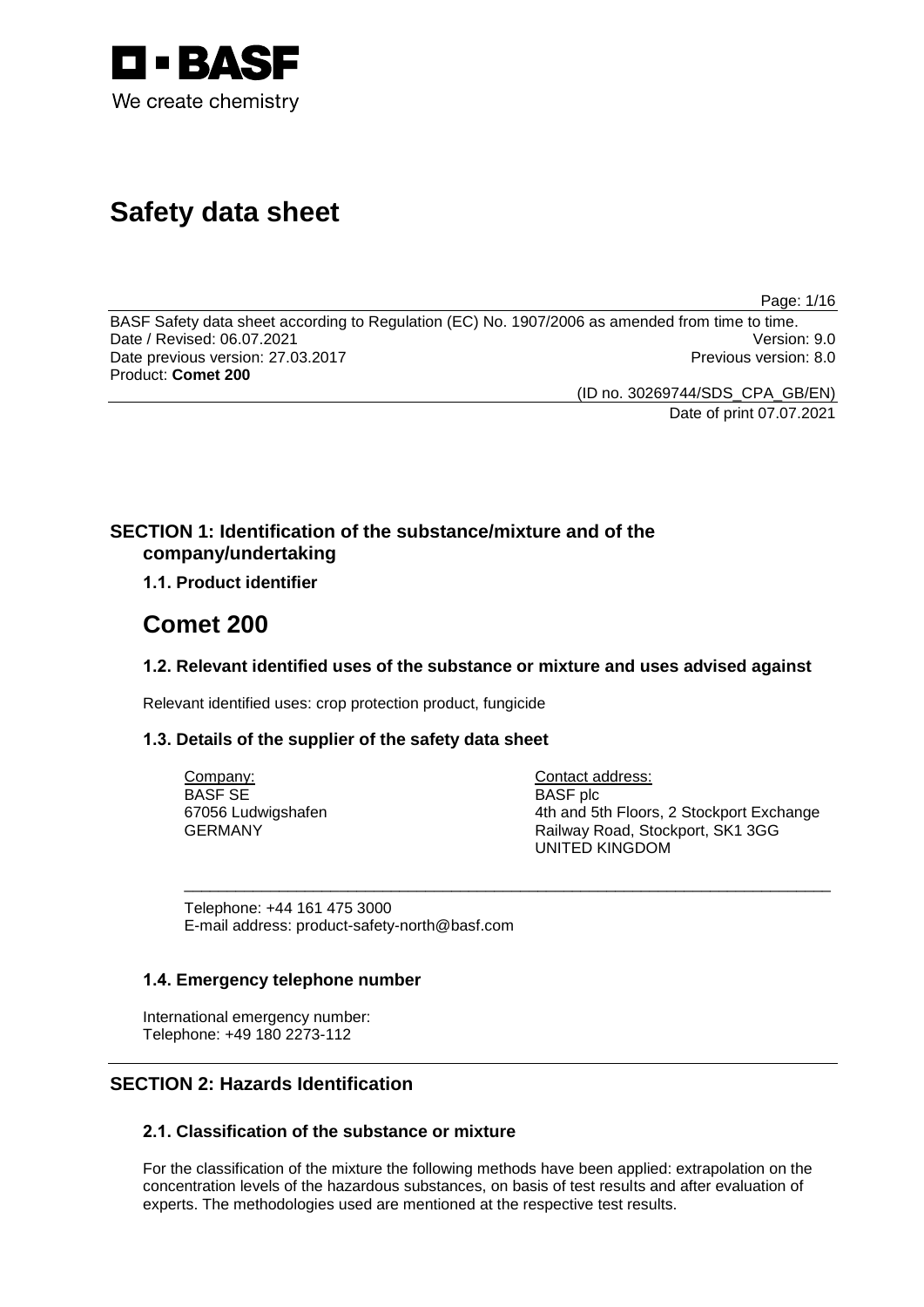Page: 2/16

BASF Safety data sheet according to Regulation (EC) No. 1907/2006 as amended from time to time. Date / Revised: 06.07.2021 Version: 9.0<br>Date previous version: 27.03.2017 Version: 9.0 Date previous version: 27.03.2017 Product: **Comet 200**

(ID no. 30269744/SDS\_CPA\_GB/EN)

Date of print 07.07.2021

# According to Regulation (EC) No 1272/2008 [CLP]

| Asp. Tox. 1                      | H304 May be fatal if swallowed and enters airways.         |
|----------------------------------|------------------------------------------------------------|
| Acute Tox. 4 (oral)              | H302 Harmful if swallowed.                                 |
| Acute Tox. 4 (Inhalation - mist) | H332 Harmful if inhaled.                                   |
| Skin Corr./Irrit. 2              | H315 Causes skin irritation.                               |
| Eye Dam./Irrit. 2                | H319 Causes serious eye irritation.                        |
| Skin Sens. 1                     | H317 May cause an allergic skin reaction.                  |
| STOT SE 3                        | H335 May cause respiratory irritation.                     |
| Aquatic Acute 1                  | H400 Very toxic to aquatic life.                           |
| <b>Aquatic Chronic 1</b>         | H410 Very toxic to aquatic life with long lasting effects. |

For the classifications not written out in full in this section the full text can be found in section 16.

# **2.2. Label elements**

Globally Harmonized System (GHS) in accordance with UK regulations.

Pictogram:

 $\mathbf{r}$ 



Signal Word: **Danger** 

| <b>Hazard Statement:</b> |                                                                                              |
|--------------------------|----------------------------------------------------------------------------------------------|
| H319                     | Causes serious eye irritation.                                                               |
| H <sub>315</sub>         | Causes skin irritation.                                                                      |
| H317                     | May cause an allergic skin reaction.                                                         |
| H <sub>304</sub>         | May be fatal if swallowed and enters airways.                                                |
| H <sub>335</sub>         | May cause respiratory irritation.                                                            |
| H302 + H332              | Harmful if swallowed or if inhaled                                                           |
| H400                     | Very toxic to aquatic life.                                                                  |
| H410                     | Very toxic to aquatic life with long lasting effects.                                        |
| <b>EUH401</b>            | To avoid risks to human health and the environment, comply with the<br>instructions for use. |

Precautionary Statement:

| P <sub>101</sub> | If medical advice is needed, have product container or label at hand. |
|------------------|-----------------------------------------------------------------------|
| P <sub>102</sub> | Keep out of reach of children.                                        |
| P <sub>103</sub> | Read carefully and follow all instructions.                           |

Precautionary Statements (Prevention):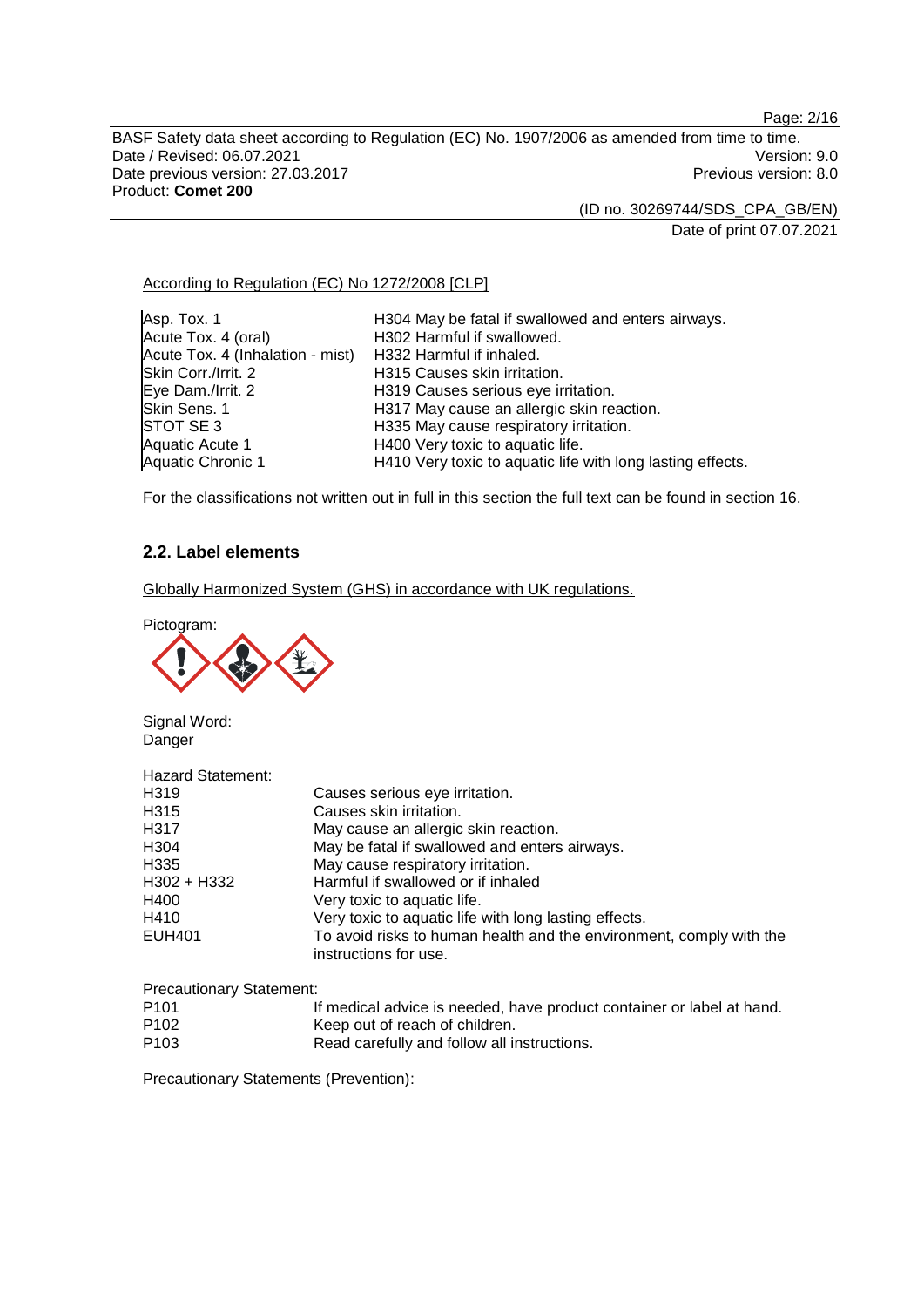Page: 3/16

BASF Safety data sheet according to Regulation (EC) No. 1907/2006 as amended from time to time. Date / Revised: 06.07.2021 Version: 9.0<br>Date previous version: 27.03.2017 Version: 9.0 Date previous version: 27.03.2017 Product: **Comet 200**

(ID no. 30269744/SDS\_CPA\_GB/EN)

|                  | Date of print 07.07.2021                                               |
|------------------|------------------------------------------------------------------------|
| P <sub>280</sub> | Wear protective gloves/protective clothing/eye protection/face         |
|                  | protection.                                                            |
| P <sub>271</sub> | Use only outdoors or in a well-ventilated area.                        |
| P <sub>260</sub> | Do not breathe mist or vapour.                                         |
| P <sub>272</sub> | Contaminated work clothing should not be allowed out of the workplace. |
| P <sub>270</sub> | Do not eat, drink or smoke when using this product.                    |
| P <sub>264</sub> | Wash contaminated body parts thoroughly after handling.                |

Precautionary Statements (Response):

| <i>i</i> receduollary etatemente (receptitoc). |                                                                                                                                     |
|------------------------------------------------|-------------------------------------------------------------------------------------------------------------------------------------|
| P312                                           | Call a POISON CENTER or physician if you feel unwell.                                                                               |
| $P305 + P351 + P338$                           | IF IN EYES: Rinse cautiously with water for several minutes. Remove<br>contact lenses, if present and easy to do. Continue rinsing. |
| $P304 + P340$                                  | IF INHALED: Remove person to fresh air and keep comfortable for<br>breathing.                                                       |
| $P301 + P310$                                  | IF SWALLOWED: Immediately call a POISON CENTER or physician.                                                                        |
| P302 + P352                                    | IF ON SKIN: Wash with plenty of soap and water.                                                                                     |
| $P333 + P313$                                  | If skin irritation or rash occurs: Get medical attention.                                                                           |
| P330                                           | Rinse mouth                                                                                                                         |
| P391                                           | Collect spillage.                                                                                                                   |
| $P332 + P313$                                  | If skin irritation occurs: Get medical attention.                                                                                   |
| P362 + P364                                    | Take off contaminated clothing and wash it before reuse.                                                                            |
| P331                                           | Do NOT induce vomiting.                                                                                                             |
| $P337 + P313$                                  | If eye irritation persists: Get medical attention.                                                                                  |
| Precautionary Statements (Storage):            |                                                                                                                                     |
| P403 + P233<br>P405                            | Store in a well-ventilated place. Keep container tightly closed.<br>Store locked up.                                                |
|                                                |                                                                                                                                     |

Precautionary Statements (Disposal):

Dispose of contents/container to a licensed hazardous-waste disposal contractor or collection site except for empty clean containers which can be disposed of as non-hazardous waste.

#### According to Regulation (EC) No 1272/2008 [CLP]

Hazard determining component(s) for labelling: pyraclostrobin (ISO); methyl N-{2-[1-(4 chlorophenyl)-1H-pyrazol-3-yloxymethyl]phenyl}(N-methoxy)carbamate, Solvent naphtha (petroleum), heavy arom., Benzenesulfonic acid, 4-C10-13-sec-alkyl derivs., calcium salts, 2- Ethylhexan-1-ol

# **2.3. Other hazards**

# According to Regulation (EC) No 1272/2008 [CLP]

See section 12 - Results of PBT and vPvB assessment.

If applicable information is provided in this section on other hazards which do not result in classification but which may contribute to the overall hazards of the substance or mixture.

# **SECTION 3: Composition/Information on Ingredients**

# **3.1. Substances**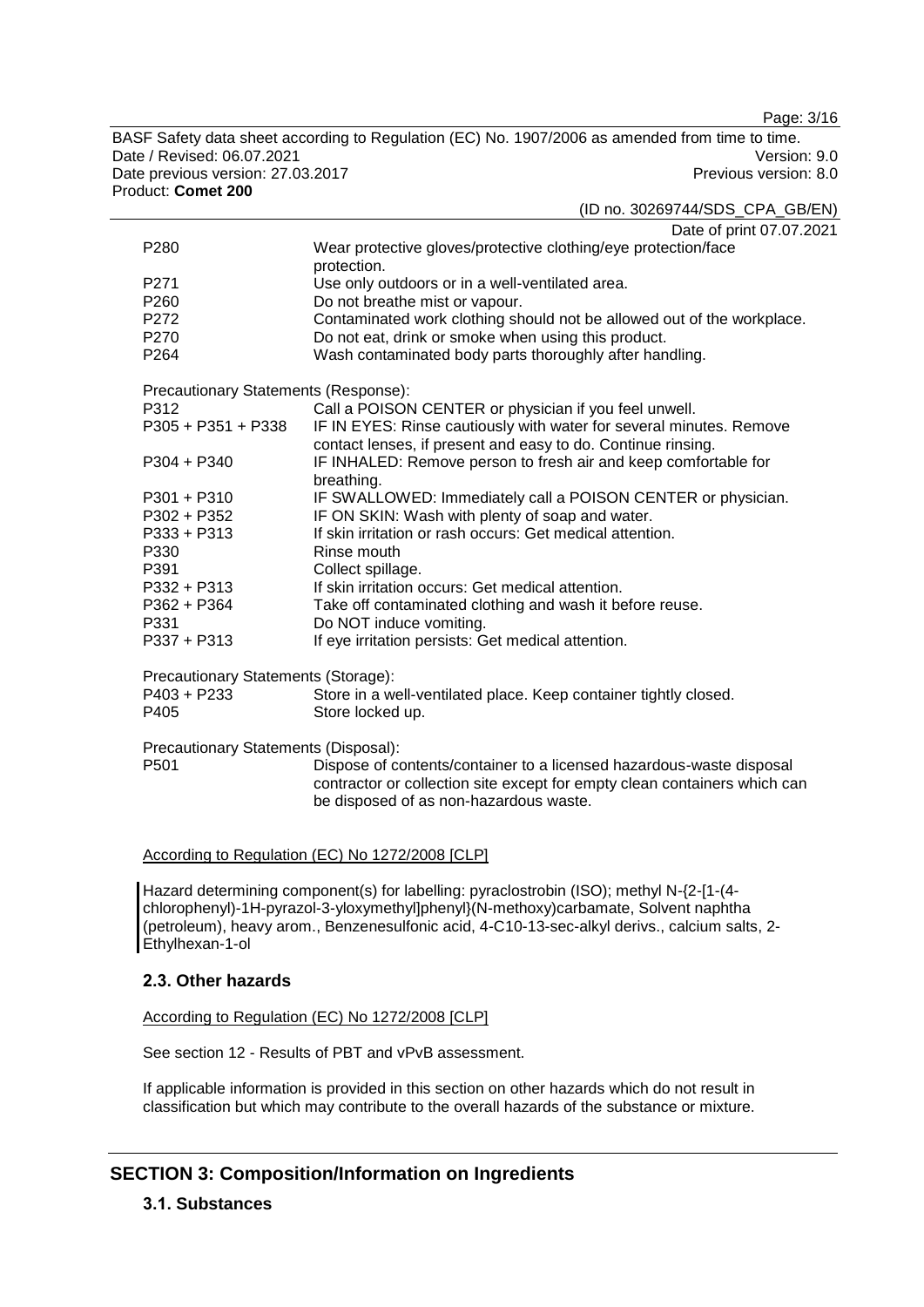Page: 4/16

BASF Safety data sheet according to Regulation (EC) No. 1907/2006 as amended from time to time. Date / Revised: 06.07.2021 Version: 9.0 Date previous version: 27.03.2017 **Previous version: 8.0** Previous version: 8.0 Product: **Comet 200**

(ID no. 30269744/SDS\_CPA\_GB/EN)

Date of print 07.07.2021

Not applicable

### **3.2. Mixtures**

Chemical nature

crop protection product, fungicide, Emulsifiable concentrate (EC)

Hazardous ingredients (GHS) according to Regulation (EC) No. 1272/2008

pyraclostrobin (ISO); methyl N-{2-[1-(4-chlorophenyl)-1H-pyrazol-3-yloxymethyl]phenyl}(Nmethoxy)carbamate

| Acute Tox. 3 (Inhalation - mist)      |
|---------------------------------------|
|                                       |
| STOT SE 3 (irr. to respiratory syst.) |
|                                       |
|                                       |
|                                       |
|                                       |
| H315, H331, H335, H400, H410          |
|                                       |

Hydrocarbons, C10-C13, aromatics, < 1% naphthalen Content (W/W): < 60 % REACH registration number: 01- 2119451097-39

Asp. Tox. 1 Aquatic Chronic 2 H304, H411 EUH066

Alcohols, C16-18, ethoxylated propoxylated Content (W/W): < 20 % CAS Number: 68002-96-0

Acute Tox. 2 (Inhalation - mist) Aquatic Acute 1 Aquatic Chronic 3 M-factor acute: 1 H330, H412, H400

Benzenesulfonic acid, 4-C10-13-sec-alkyl derivs., calcium salts Content  $(W/W)$ : < 3 % CAS Number: 84989-14-0 EC-Number: 284-903-7 REACH registration number: 01- 2119560592-37 Skin Corr./Irrit. 2 Eye Dam./Irrit. 1 Aquatic Chronic 3 H318, H315, H412

2-Ethylhexan-1-ol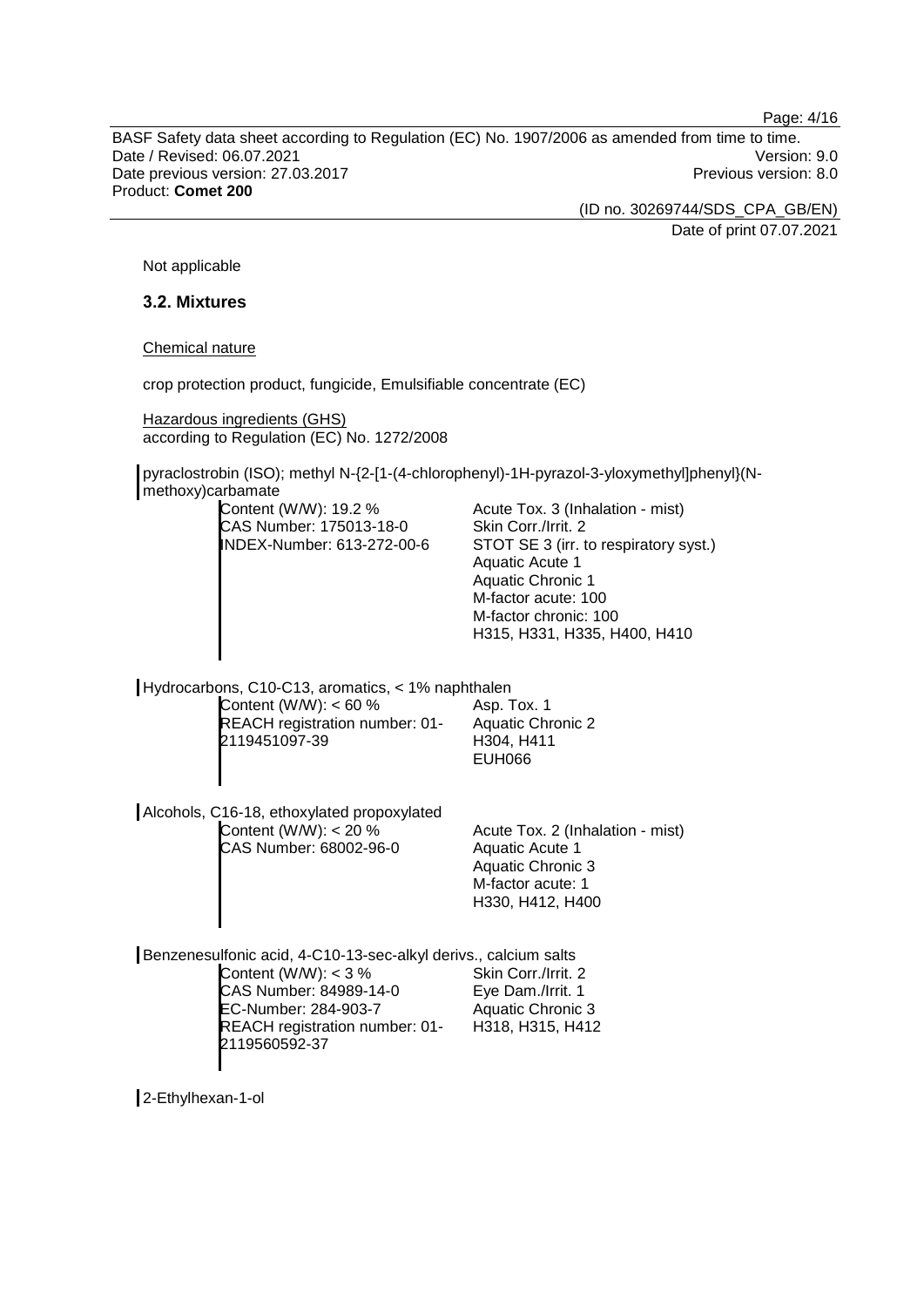Page: 5/16

BASF Safety data sheet according to Regulation (EC) No. 1907/2006 as amended from time to time. Date / Revised: 06.07.2021 Version: 9.0 Date previous version: 27.03.2017 **Previous version: 8.0** Previous version: 8.0 Product: **Comet 200**

(ID no. 30269744/SDS\_CPA\_GB/EN)

Date of print 07.07.2021

Content (W/W): < 3 % CAS Number: 104-76-7 EC-Number: 203-234-3 REACH registration number: 01- 2119487289-20

Acute Tox. 4 (Inhalation - mist) Skin Corr./Irrit. 2 Eye Dam./Irrit. 2 STOT SE 3 (irr. to respiratory syst.) H319, H315, H332, H335

For the classifications not written out in full in this section, including the hazard classes and the hazard statements, the full text is listed in section 16.

# **SECTION 4: First-Aid Measures**

#### **4.1. Description of first aid measures**

First aid personnel should pay attention to their own safety. If the patient is likely to become unconscious, place and transport in stable sideways position (recovery position). Immediately remove contaminated clothing.

Show container, label and/or safety data sheet to physician.

If inhaled:

Keep patient calm, remove to fresh air, seek medical attention.

On skin contact:

Immediately wash thoroughly with soap and water, seek medical attention.

On contact with eyes:

Wash affected eyes for at least 15 minutes under running water with eyelids held open, consult an eye specialist.

On ingestion:

Immediately rinse mouth and then drink 200-300 ml of water, seek medical attention. Do not induce vomiting due to aspiration hazard.

### **4.2. Most important symptoms and effects, both acute and delayed**

Symptoms: Information, i.e. additional information on symptoms and effects may be included in the GHS labeling phrases available in Section 2 and in the Toxicological assessments available in Section 11., (Further) symptoms and / or effects are not known so far

**4.3. Indication of any immediate medical attention and special treatment needed**

Treatment: Treat according to symptoms (decontamination, vital functions), no known specific antidote.

# **SECTION 5: Fire-Fighting Measures**

#### **5.1. Extinguishing media**

Suitable extinguishing media:

water spray, carbon dioxide, foam, dry powder

#### **5.2. Special hazards arising from the substance or mixture**

Endangering substances: carbon monoxide, Carbon dioxide, hydrogen chloride, nitrogen oxides, sulfur oxides, organochloric compounds

Advice: The substances/groups of substances mentioned can be released in case of fire.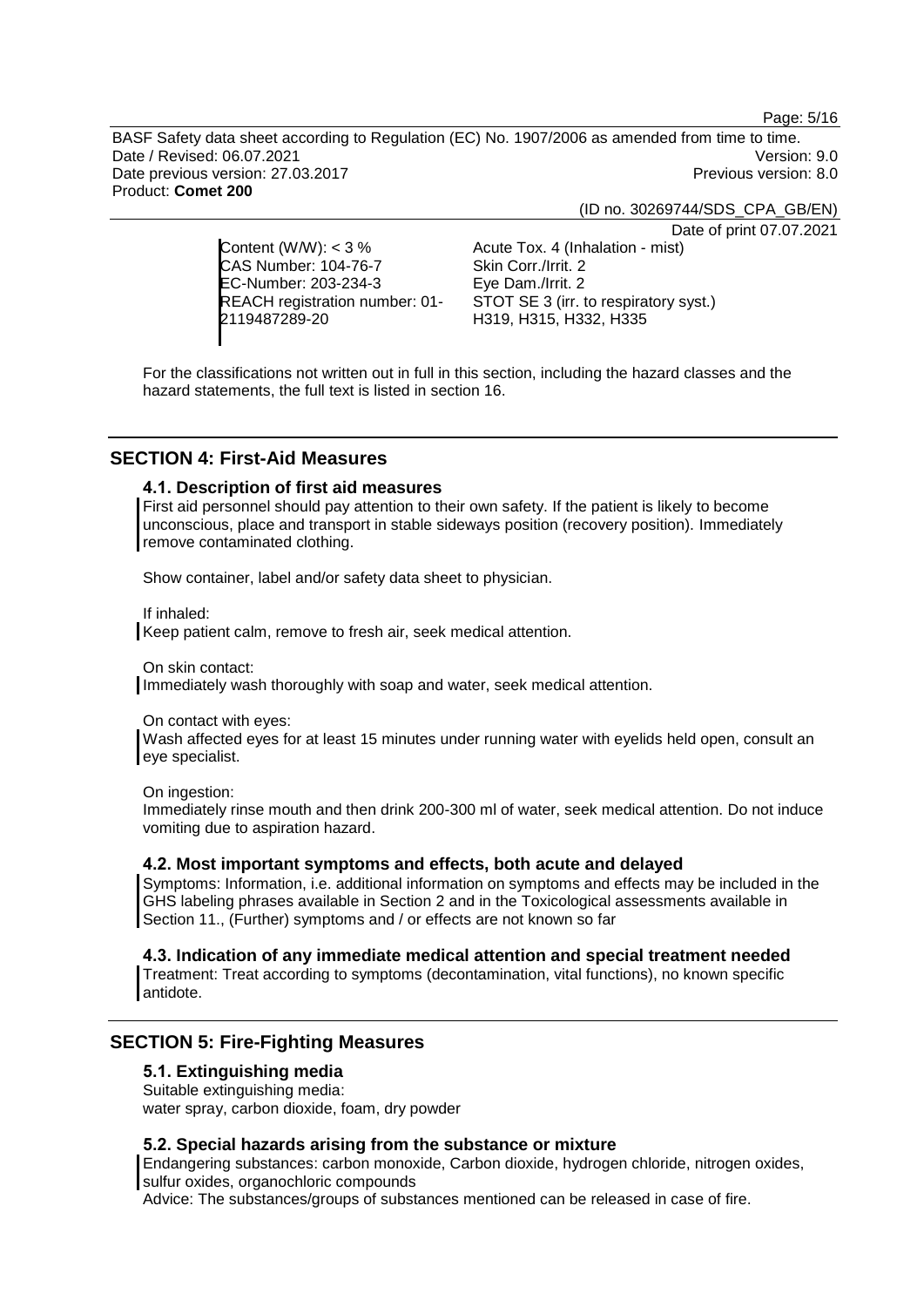Page: 6/16

BASF Safety data sheet according to Regulation (EC) No. 1907/2006 as amended from time to time. Date / Revised: 06.07.2021 Version: 9.0 Date previous version: 27.03.2017 **Previous version: 8.0** Previous version: 8.0 Product: **Comet 200**

> (ID no. 30269744/SDS\_CPA\_GB/EN) Date of print 07.07.2021

# **5.3. Advice for fire-fighters**

Special protective equipment:

Wear self-contained breathing apparatus and chemical-protective clothing.

Further information:

In case of fire and/or explosion do not breathe fumes. Keep containers cool by spraying with water if exposed to fire. Collect contaminated extinguishing water separately, do not allow to reach sewage or effluent systems. Dispose of fire debris and contaminated extinguishing water in accordance with official regulations.

# **SECTION 6: Accidental Release Measures**

# **6.1. Personal precautions, protective equipment and emergency procedures**

Do not breathe vapour/spray. Use personal protective clothing. Avoid contact with the skin, eyes and clothing.

# **6.2. Environmental precautions**

Do not discharge into the subsoil/soil. Do not discharge into drains/surface waters/groundwater.

Do not allow contamination of public drains or surface or ground waters. Inform local water plc if spillage enters drains and the Environment Agency (England & Wales), the Scottish Environmental Protection Agency (Scotland), or the Environment and Heritage Service (Northern Ireland) if it enters surface or ground waters. Keep people and animals away.

# **6.3. Methods and material for containment and cleaning up**

For small amounts: Pick up with suitable absorbent material (e.g. sand, sawdust, general-purpose binder, kieselguhr).

For large amounts: Dike spillage. Pump off product.

Dispose of absorbed material in accordance with regulations. Collect waste in suitable containers, which can be labeled and sealed. Clean contaminated floors and objects thoroughly with water and detergents, observing environmental regulations. Wear suitable protective equipment.

#### **6.4. Reference to other sections**

Information regarding exposure controls/personal protection and disposal considerations can be found in section 8 and 13.

# **SECTION 7: Handling and Storage**

# **7.1. Precautions for safe handling**

No special measures necessary if stored and handled correctly. Ensure thorough ventilation of stores and work areas. When using do not eat, drink or smoke. Hands and/or face should be washed before breaks and at the end of the shift.

#### Protection against fire and explosion:

Vapours may form ignitable mixture with air. Prevent electrostatic charge - sources of ignition should be kept well clear - fire extinguishers should be kept handy.

# **7.2. Conditions for safe storage, including any incompatibilities**

Segregate from foods and animal feeds.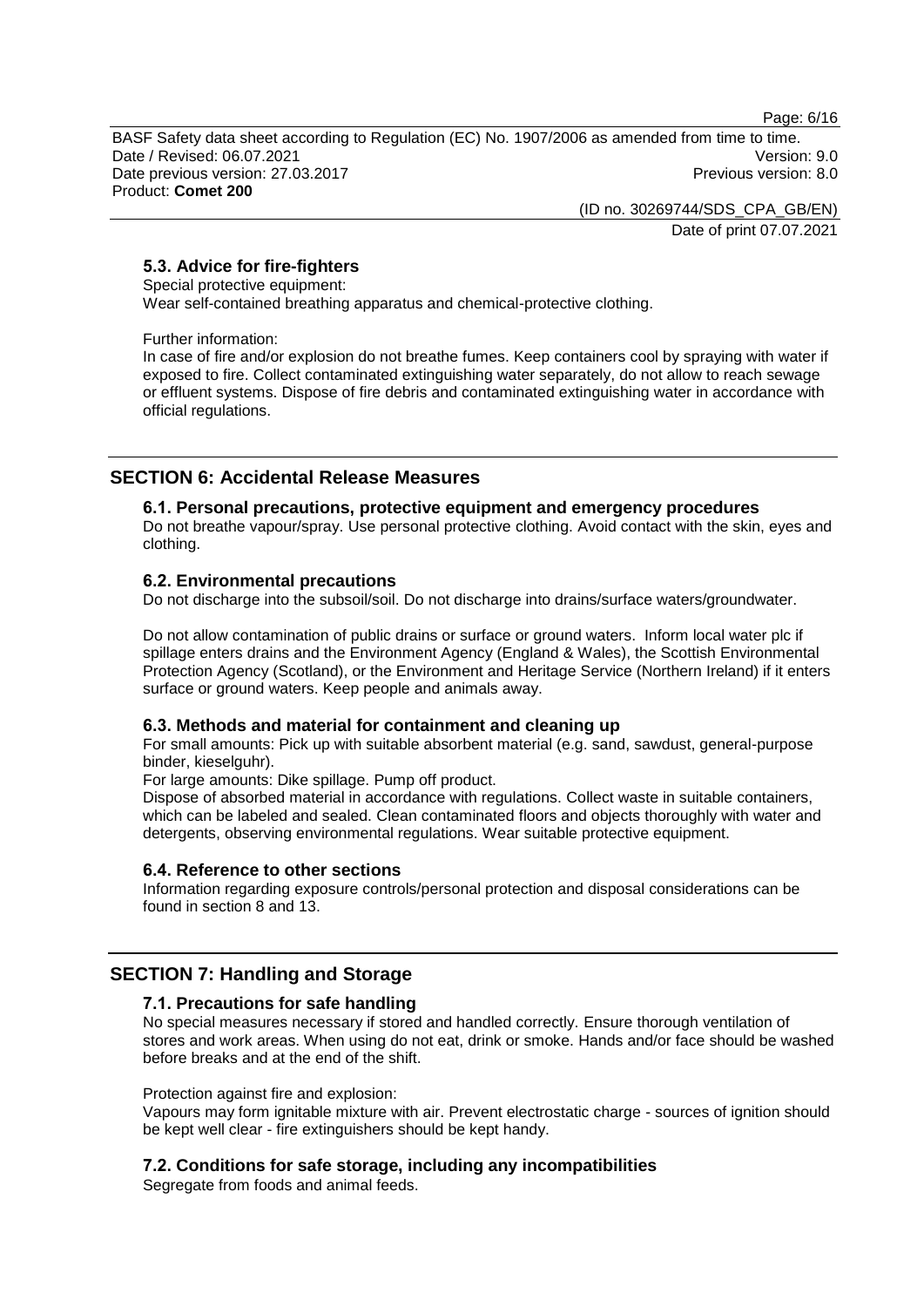Page: 7/16

BASF Safety data sheet according to Regulation (EC) No. 1907/2006 as amended from time to time. Date / Revised: 06.07.2021 Version: 9.0 Date previous version: 27.03.2017 **Previous version: 8.0** Previous version: 8.0 Product: **Comet 200**

(ID no. 30269744/SDS\_CPA\_GB/EN)

Date of print 07.07.2021

Further information on storage conditions: Keep away from heat. Protect from direct sunlight. Store protected against freezing.

Protect from temperatures below: 0 °C Changes in the properties of the product may occur if substance/product is stored below indicated temperature for extended periods of time.

Protect from temperatures above: 40 °C

Changes in the properties of the product may occur if substance/product is stored above indicated temperature for extended periods of time.

#### **7.3. Specific end use(s)**

For the relevant identified use(s) listed in Section 1 the advice mentioned in this section 7 is to be observed.

# **SECTION 8: Exposure Controls/Personal Protection**

# **8.1. Control parameters**

Components with occupational exposure limits

Refer to the current edition of HSE Guidance Note EH40 Occupational Exposure Limits (United Kingdom). For normal use and handling refer to the product label/leaflet.

104-76-7: 2-Ethylhexan-1-ol TWA value 5.4 mg/m3 ; 1 ppm (OEL (EU)) indicative TWA value 5.4 mg/m3 ; 1 ppm (WEL/EH 40 (UK)) 90-12-0: Naphthalene, 1-methyl-Skin Designation (Directive 2004/37/EC) The substance can be absorbed through the skin. 91-57-6: 2-methylnaphthalene Skin Designation (Directive 2004/37/EC) The substance can be absorbed through the skin.

# **8.2. Exposure controls**

Personal protective equipment

Respiratory protection:

Suitable respiratory protection for lower concentrations or short-term effect: Combination filter for gases/vapours of organic, inorganic, acid inorganic, alkaline compounds and toxic particles (e. g. EN 14387 Type ABEK-P3)

Hand protection:

Suitable chemical resistant safety gloves (EN ISO 374-1) also with prolonged, direct contact (Recommended: Protective index 6, corresponding > 480 minutes of permeation time according to EN ISO 374-1): E.g. nitrile rubber (0.4 mm), chloroprene rubber (0.5 mm), butyl rubber (0.7 mm) etc.

Eye protection: Safety glasses with side-shields (frame goggles) (e.g. EN 166)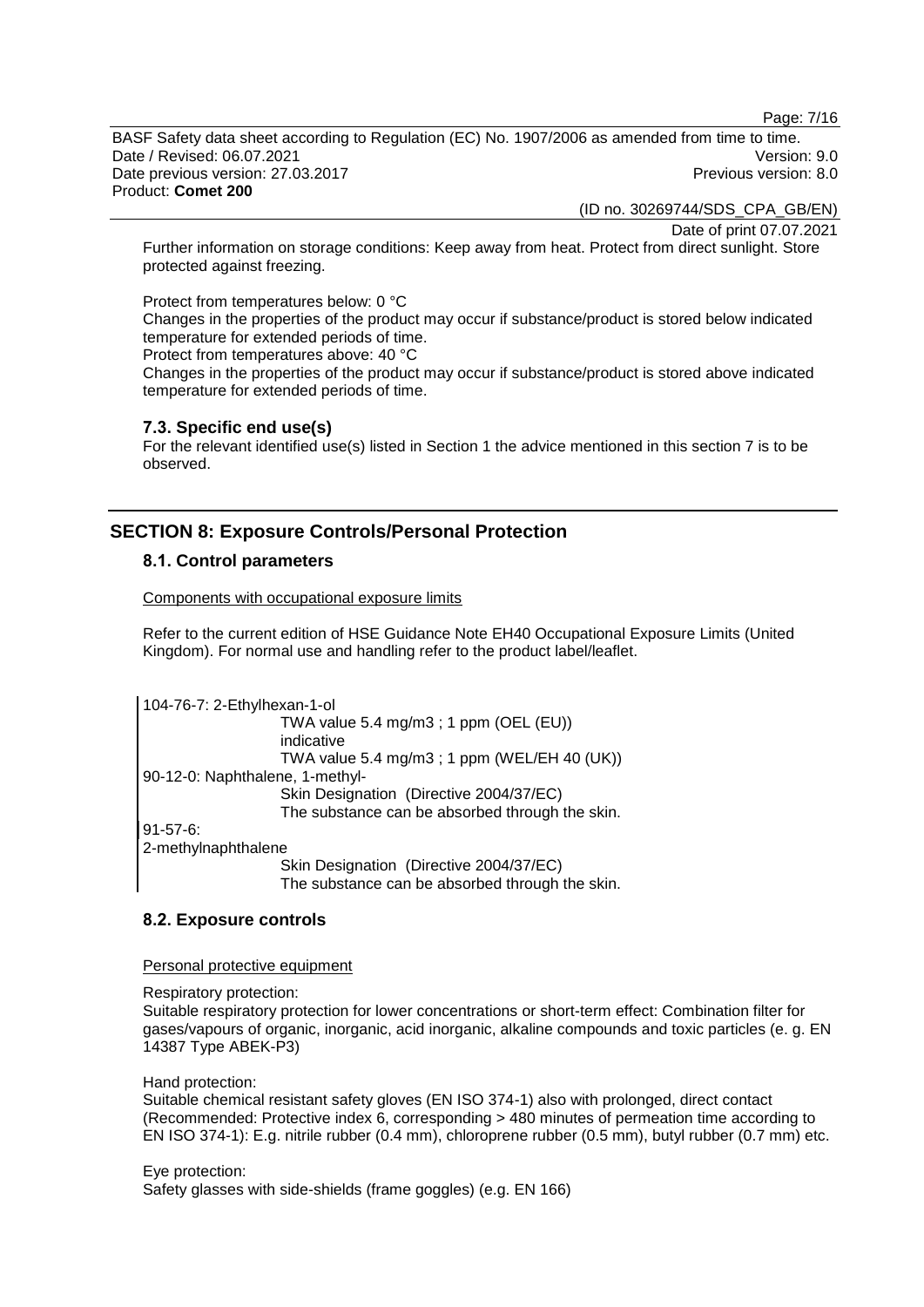Page: 8/16

BASF Safety data sheet according to Regulation (EC) No. 1907/2006 as amended from time to time. Date / Revised: 06.07.2021 Version: 9.0<br>Date previous version: 27.03.2017 Version: 9.0 Date previous version: 27.03.2017 Product: **Comet 200**

> (ID no. 30269744/SDS\_CPA\_GB/EN) Date of print 07.07.2021

Body protection:

Body protection must be chosen depending on activity and possible exposure, e.g. apron, protecting boots, chemical-protection suit (according to EN 14605 in case of splashes or EN ISO 13982 in case of dust).

General safety and hygiene measures

The statements on personal protective equipment in the instructions for use apply when handling crop-protection agents in final-consumer packing. Wearing of closed work clothing is recommended. Store work clothing separately. Keep away from food, drink and animal feeding stuffs.

# **SECTION 9: Physical and Chemical Properties**

#### **9.1. Information on basic physical and chemical properties**

| Form:                          | liquid                                               |                             |
|--------------------------------|------------------------------------------------------|-----------------------------|
| Colour:                        | dark yellow clear                                    |                             |
| Odour:                         | faint odour, of the solvent contained in the product |                             |
| Odour threshold:               |                                                      |                             |
|                                | Not determined since harmful by                      |                             |
|                                | inhalation.                                          |                             |
| pH value:                      | approx. 5 - 7                                        | (pH Meter)                  |
|                                | (water, 1 %(m), 20 °C)                               |                             |
| solidification temperature:    | $<$ -20 $^{\circ}$ C                                 | (measured)                  |
| onset of boiling:              | approx. 244 °C                                       |                             |
|                                | Information applies to the solvent.                  |                             |
| Flash point:                   | 104 °C                                               | (Directive 92/69/EEC, A.9)  |
| Evaporation rate:              |                                                      |                             |
|                                | not applicable                                       |                             |
| Flammability:                  | not applicable                                       |                             |
| Lower explosion limit:         |                                                      |                             |
|                                | As a result of our experience with this              |                             |
|                                | product and our knowledge of its                     |                             |
|                                | composition we do not expect any                     |                             |
|                                |                                                      |                             |
|                                | hazard as long as the product is used                |                             |
|                                | appropriately and in accordance with                 |                             |
|                                | the intended use.                                    |                             |
| Upper explosion limit:         |                                                      |                             |
|                                | As a result of our experience with this              |                             |
|                                | product and our knowledge of its                     |                             |
|                                | composition we do not expect any                     |                             |
|                                | hazard as long as the product is used                |                             |
|                                | appropriately and in accordance with                 |                             |
|                                | the intended use.                                    |                             |
| Ignition temperature:          | 450 °C                                               | (Directive 92/69/EEC, A.15) |
| Vapour pressure:               | approx. 0.003 kPa                                    |                             |
|                                | (20 °C)                                              |                             |
|                                | Information applies to the solvent.                  |                             |
| Density:                       | approx. $1.04$ g/cm3                                 |                             |
|                                | (20 °C)                                              |                             |
| Relative vapour density (air): |                                                      |                             |
|                                | not applicable                                       |                             |
| Solubility in water:           | emulsifiable                                         |                             |
|                                |                                                      |                             |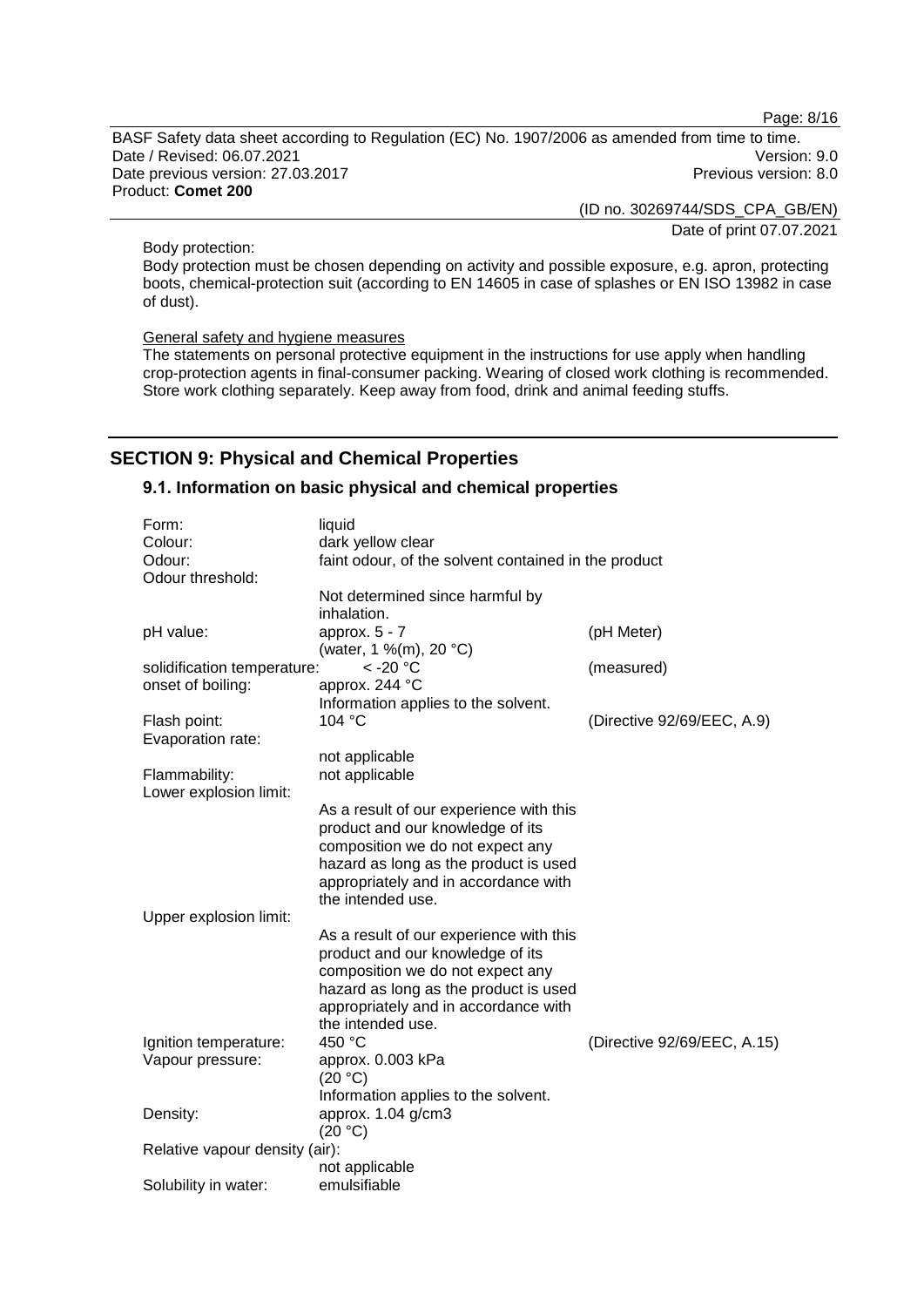BASF Safety data sheet according to Regulation (EC) No. 1907/2006 as amended from time to time. Date / Revised: 06.07.2021 Version: 9.0 Date previous version: 27.03.2017 **Previous version: 8.0** Previous version: 8.0 Product: **Comet 200**

(ID no. 30269744/SDS\_CPA\_GB/EN)

liquids))

Date of print 07.07.2021

Page: 9/16

Partitioning coefficient n-octanol/water (log Kow): not applicable Thermal decomposition: No decomposition if stored and handled as prescribed/indicated. Viscosity, dynamic: approx. 13.3 mPa.s (40 °C, 100 1/s)<br>approx. 12.9 mm2/s (OECD 114) Viscosity, kinematic: (40 °C)<br>not explosive Explosion hazard: Fire promoting properties: not fire-propagating (UN Test O.2 (oxidizing

# **9.2. Other information**

Other Information: If necessary, information on other physical and chemical parameters is indicated in this section.

# **SECTION 10: Stability and Reactivity**

#### **10.1. Reactivity**

No hazardous reactions if stored and handled as prescribed/indicated.

#### **10.2. Chemical stability**

The product is stable if stored and handled as prescribed/indicated.

# **10.3. Possibility of hazardous reactions**

No hazardous reactions if stored and handled as prescribed/indicated.

# **10.4. Conditions to avoid**

See SDS section 7 - Handling and storage.

# **10.5. Incompatible materials**

Substances to avoid: strong acids, strong bases, strong oxidizing agents

# **10.6. Hazardous decomposition products**

Hazardous decomposition products: No hazardous decomposition products if stored and handled as prescribed/indicated.

# **SECTION 11: Toxicological Information**

# **11.1. Information on toxicological effects**

Acute toxicity

Assessment of acute toxicity: Of moderate toxicity after single ingestion. Of moderate toxicity after short-term inhalation. Virtually nontoxic after a single skin contact.

Experimental/calculated data: LD50 rat (oral): approx. 500 mg/kg (OECD Guideline 423)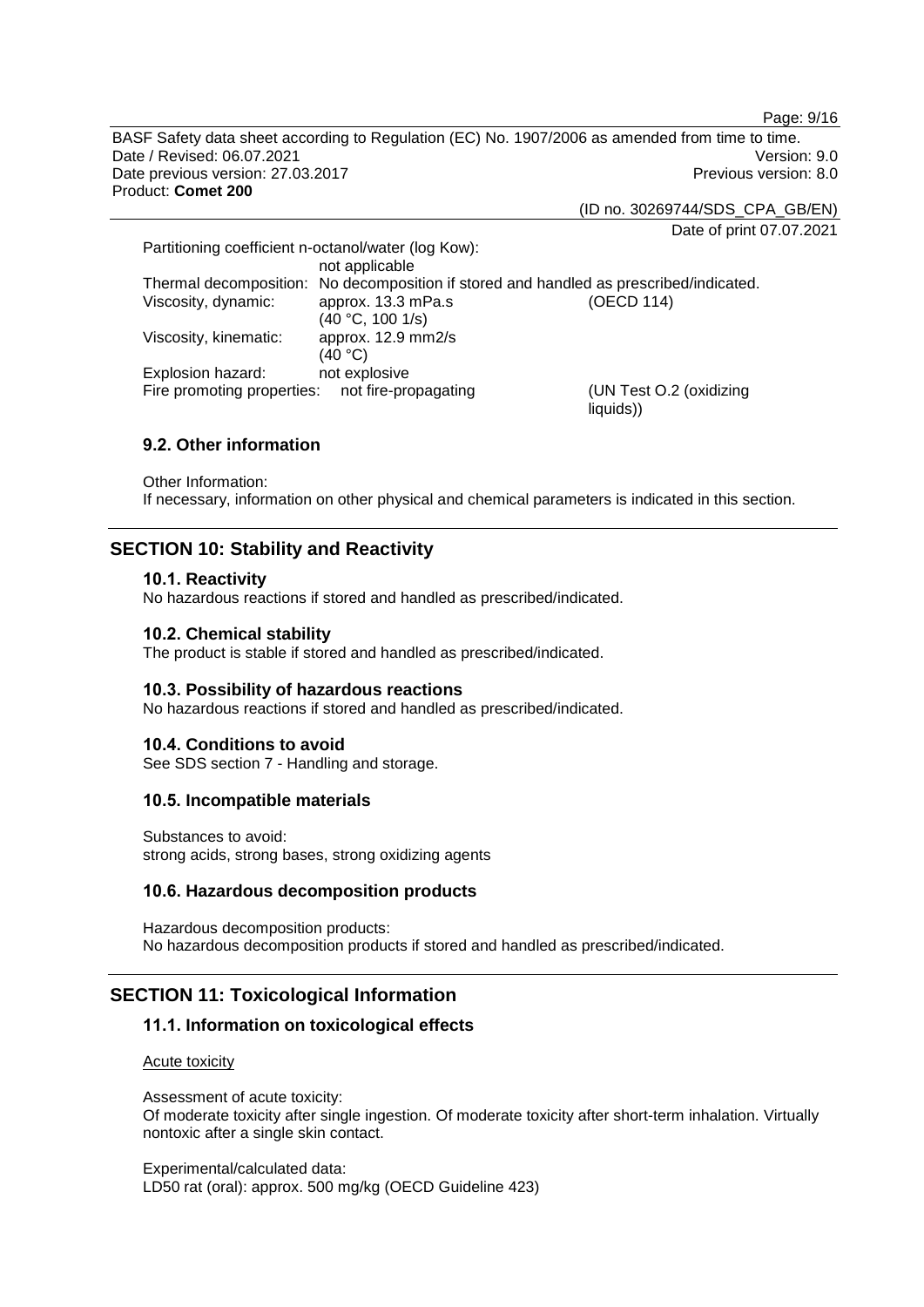Page: 10/16

BASF Safety data sheet according to Regulation (EC) No. 1907/2006 as amended from time to time. Date / Revised: 06.07.2021 Version: 9.0 Date previous version: 27.03.2017 **Previous version: 8.0** Previous version: 8.0 Product: **Comet 200**

(ID no. 30269744/SDS\_CPA\_GB/EN)

Date of print 07.07.2021

LC50 rat (by inhalation): 4.48 mg/l 4 h (OECD Guideline 403) An aerosol with respirable particles was tested.

LD50 rat (dermal): > 5,000 mg/kg (OECD Guideline 402)

#### Irritation

Assessment of irritating effects: Eye contact causes irritation. Skin contact causes irritation.

Experimental/calculated data: Skin corrosion/irritation rabbit: Irritant. (OECD Guideline 404)

Serious eye damage/irritation rabbit: Irritant. (OECD Guideline 405)

#### Respiratory/Skin sensitization

Assessment of sensitization: Sensitization after skin contact possible.

Experimental/calculated data: Guinea pig maximization test guinea pig: sensitizing (OECD Guideline 406)

#### Germ cell mutagenicity

Assessment of mutagenicity: The product has not been tested. The statement has been derived from the properties of the individual components. Mutagenicity tests revealed no genotoxic potential.

#### **Carcinogenicity**

Assessment of carcinogenicity:

The product has not been tested. The statement has been derived from the properties of the individual components. The results of various animal studies gave no indication of a carcinogenic effect.

#### Reproductive toxicity

Assessment of reproduction toxicity:

The product has not been tested. The statement has been derived from the properties of the individual components. The results of animal studies gave no indication of a fertility impairing effect.

#### Developmental toxicity

#### Assessment of teratogenicity:

The product has not been tested. The statement has been derived from the properties of the individual components. Animal studies gave no indication of a developmental toxic effect at doses that were not toxic to the parental animals.

#### Specific target organ toxicity (single exposure)

Assessment of STOT single: Causes temporary irritation of the respiratory tract.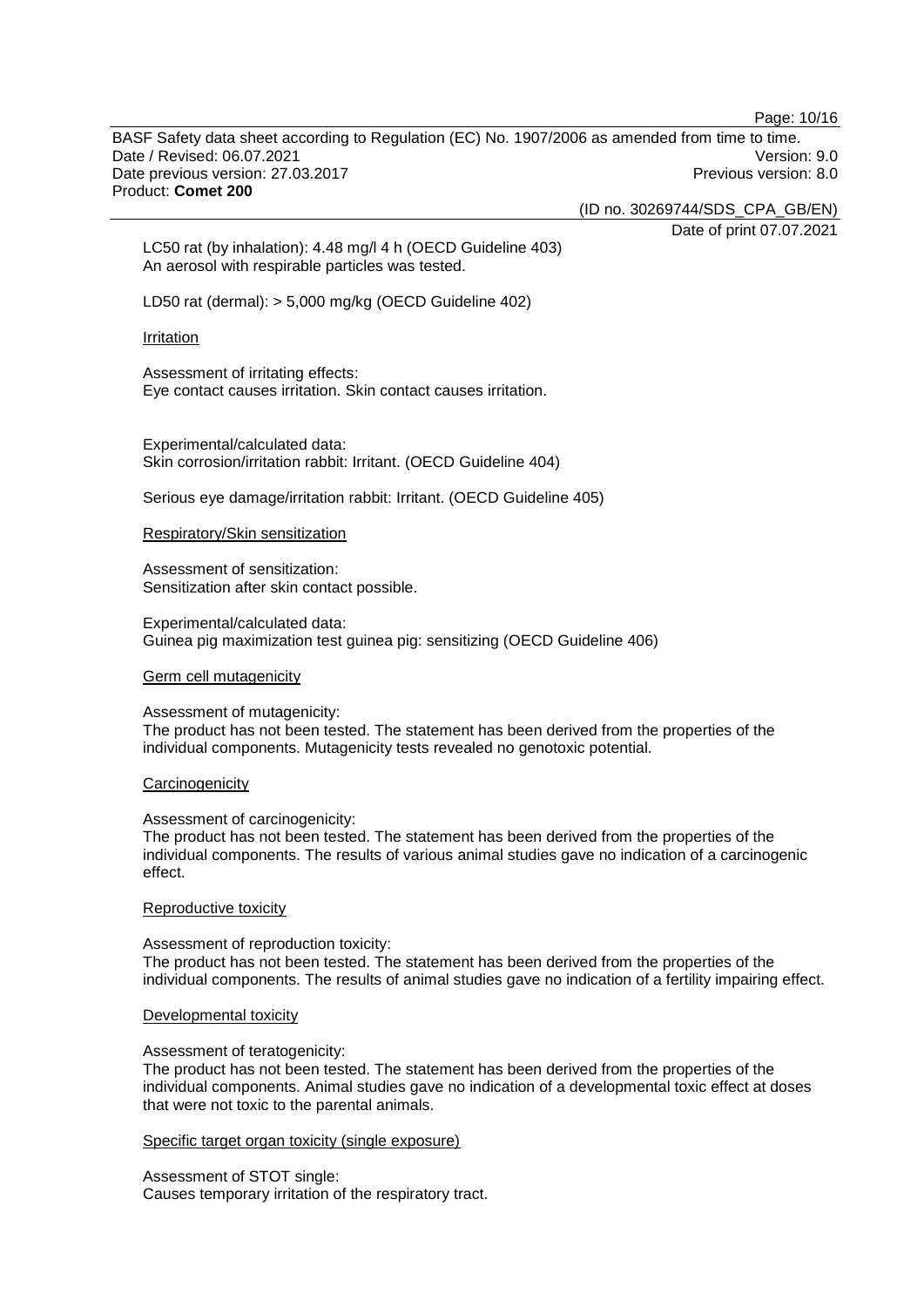Page: 11/16

BASF Safety data sheet according to Regulation (EC) No. 1907/2006 as amended from time to time. Date / Revised: 06.07.2021 Version: 9.0 Date previous version: 27.03.2017 **Previous version: 8.0** Previous version: 8.0 Product: **Comet 200**

> (ID no. 30269744/SDS\_CPA\_GB/EN) Date of print 07.07.2021

Remarks: The product has not been tested. The statement has been derived from the properties of the individual components.

Repeated dose toxicity and Specific target organ toxicity (repeated exposure)

Assessment of repeated dose toxicity:

The product has not been tested. The statement has been derived from the properties of the individual components.

*Information on: pyraclostrobin (ISO); methyl N-{2-[1-(4-chlorophenyl)-1H-pyrazol-3 yloxymethyl]phenyl}(N-methoxy)carbamate Assessment of repeated dose toxicity: After repeated exposure the prominent effect is local irritation. The substance may cause damage to the olfactory epithelium after repeated inhalation.*

*Information on: Benzenesulfonic acid, 4-C10-13-sec-alkyl derivs., calcium salts Assessment of repeated dose toxicity: After repeated exposure the prominent effect is local irritation. The product has not been tested. The statement has been derived from substances/products of a similar structure or composition.* ----------------------------------

#### Aspiration hazard

The product has not been tested. The statement has been derived from the properties of the individual components. May also damage the lung at swallowing (aspiration hazard).

Other relevant toxicity information

Misuse can be harmful to health.

# **SECTION 12: Ecological Information**

# **12.1. Toxicity**

Assessment of aquatic toxicity: Very toxic to aquatic life with long lasting effects.

Toxicity to fish: LC50 (96 h) 0.036 mg/l, Oncorhynchus mykiss (OECD 203; ISO 7346; 84/449/EEC, C.1)

Aquatic invertebrates: EC50 (48 h) 0.065 mg/l, Daphnia magna (Directive 92/69/EEC, C.2, static)

Aquatic plants: EC50 (72 h) 14.2 mg/l (growth rate), Pseudokirchneriella subcapitata (OECD Guideline 201)

# **12.2. Persistence and degradability**

Assessment biodegradation and elimination (H2O): The product has not been tested. The statement has been derived from the properties of the individual components.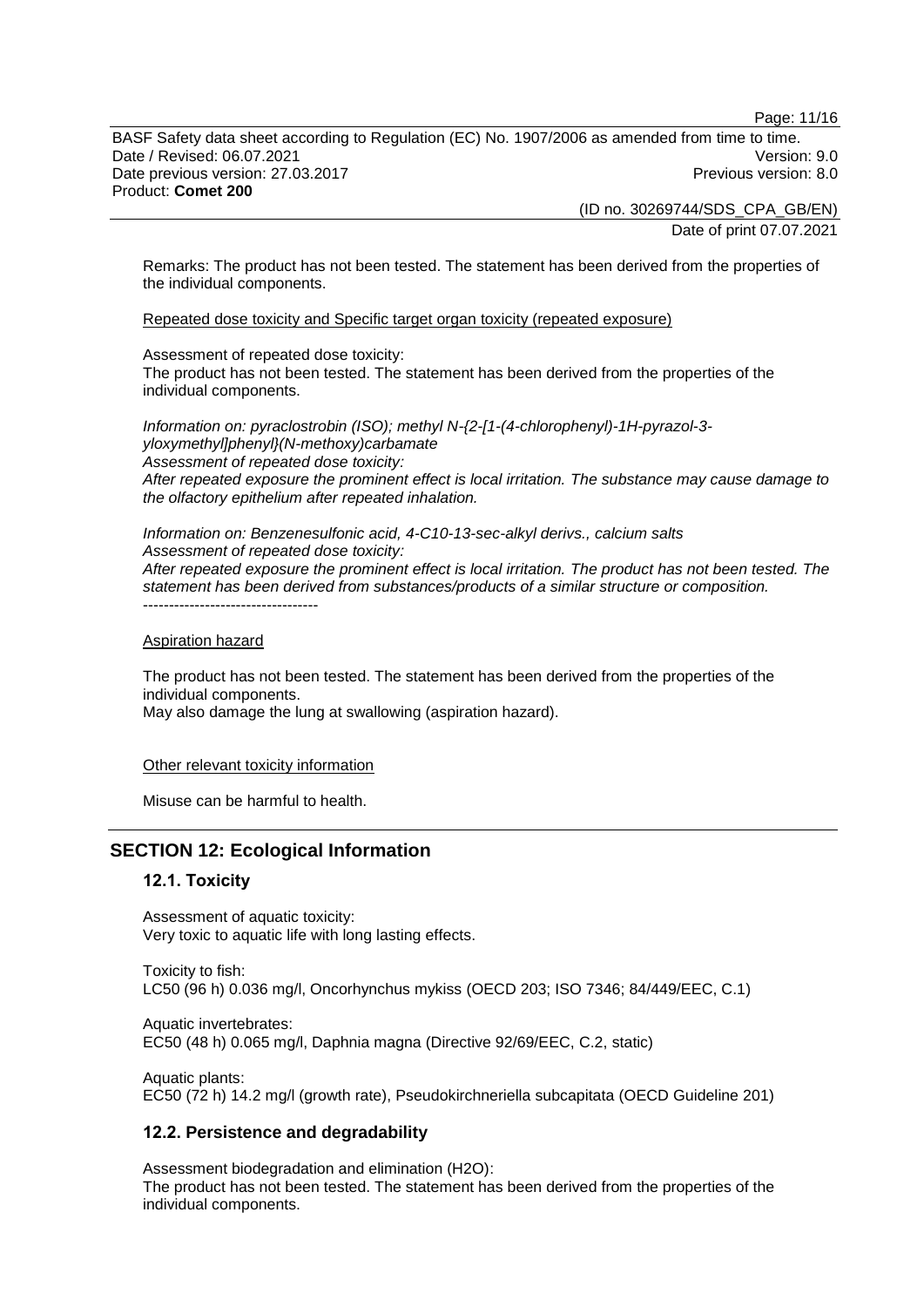Page: 12/16

BASF Safety data sheet according to Regulation (EC) No. 1907/2006 as amended from time to time. Date / Revised: 06.07.2021 Version: 9.0 Date previous version: 27.03.2017 **Previous version: 8.0** Previous version: 8.0 Product: **Comet 200**

(ID no. 30269744/SDS\_CPA\_GB/EN)

Date of print 07.07.2021

*Information on: pyraclostrobin (ISO); methyl N-{2-[1-(4-chlorophenyl)-1H-pyrazol-3 yloxymethyl]phenyl}(N-methoxy)carbamate Assessment biodegradation and elimination (H2O): Not readily biodegradable (by OECD criteria).* ----------------------------------

# **12.3. Bioaccumulative potential**

Assessment bioaccumulation potential: The product has not been tested. The statement has been derived from the properties of the individual components.

*Information on: pyraclostrobin (ISO); methyl N-{2-[1-(4-chlorophenyl)-1H-pyrazol-3 yloxymethyl]phenyl}(N-methoxy)carbamate Bioaccumulation potential:*

*Bioconcentration factor (BCF): 379 - 507, Oncorhynchus mykiss (OECD-Guideline 305) Accumulation in organisms is not to be expected.* ----------------------------------

# **12.4. Mobility in soil**

Assessment transport between environmental compartments: Adsorption in soil: The product has not been tested. The statement has been derived from the properties of the individual components.

*Information on: pyraclostrobin (ISO); methyl N-{2-[1-(4-chlorophenyl)-1H-pyrazol-3 yloxymethyl]phenyl}(N-methoxy)carbamate Assessment transport between environmental compartments: Adsorption in soil: Following exposure to soil, adsorption to solid soil particles is probable, therefore contamination of groundwater is not expected.* ----------------------------------

# **12.5. Results of PBT and vPvB assessment**

The product does not contain a substance fulfilling the PBT (persistent/bioaccumulative/toxic) criteria or the vPvB (very persistent/very bioaccumulative) criteria.

# **12.6. Other adverse effects**

The product does not contain substances that are listed in Regulation (EC) 1005/2009 on substances that deplete the ozone layer.

# **12.7. Additional information**

Other ecotoxicological advice: Do not discharge product into the environment without control.

# **SECTION 13: Disposal Considerations**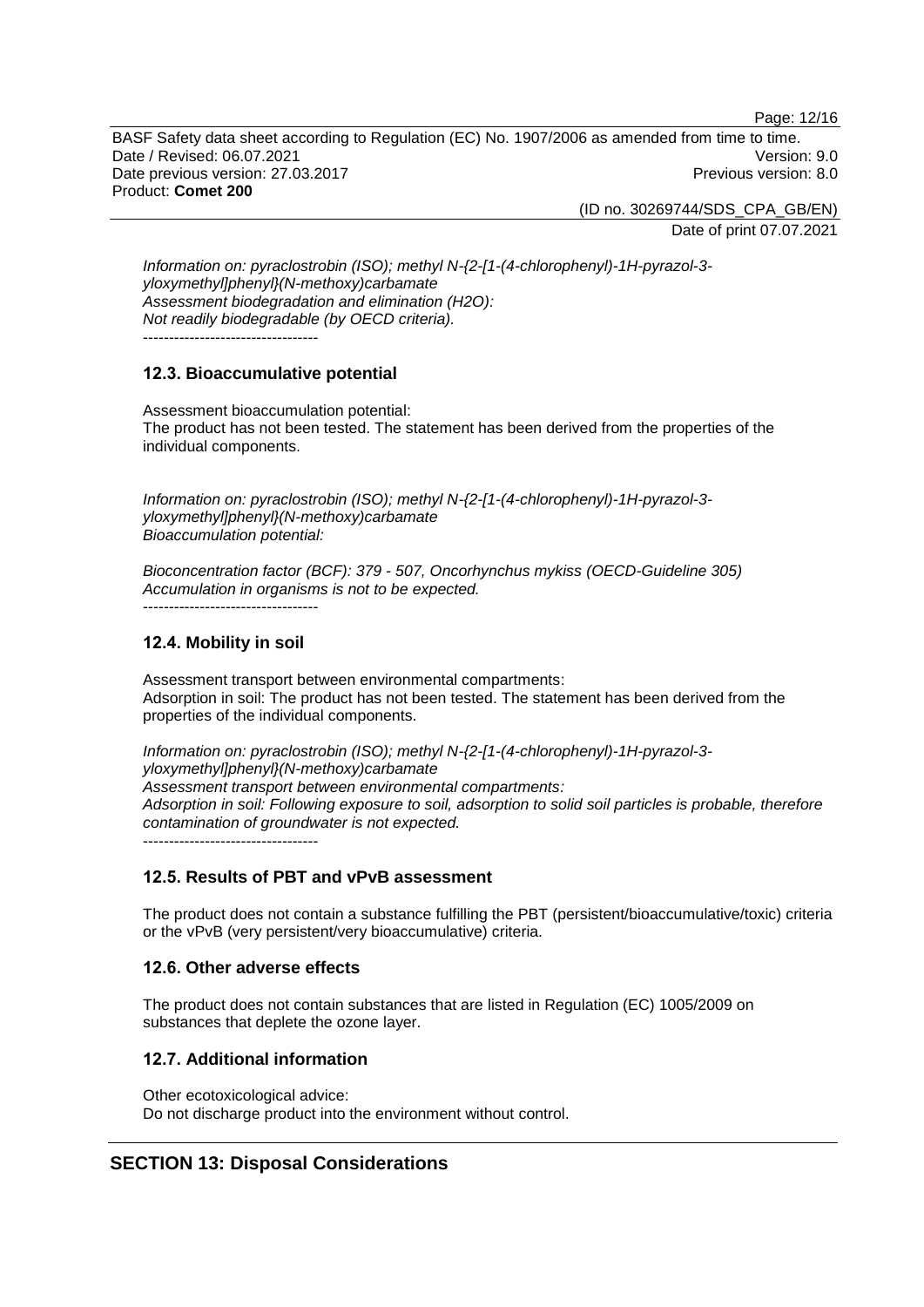Page: 13/16

BASF Safety data sheet according to Regulation (EC) No. 1907/2006 as amended from time to time. Date / Revised: 06.07.2021 Version: 9.0 Date previous version: 27.03.2017 **Previous version: 8.0** Previous version: 8.0 Product: **Comet 200**

(ID no. 30269744/SDS\_CPA\_GB/EN)

Date of print 07.07.2021

# **13.1. Waste treatment methods**

Must be disposed of or incinerated in accordance with local regulations. The UK Environmental Protection (Duty of Care) Regulations (EP) and amendments should be noted (United Kingdom). This product and any uncleaned containers must be disposed of as hazardous waste in accordance with the 2005 Hazardous Waste Regulations and amendments (United Kingdom)

Contaminated packaging: Contaminated packaging should be emptied as far as possible and disposed of in the same manner as the substance/product.

# **SECTION 14: Transport Information**

#### **Land transport**

ADR UN number UN3082<br>UN proper shipping name: ENVIRO ENVIRONMENTALLY HAZARDOUS SUBSTANCE, LIQUID, N.O.S. (contains PYRACLOSTROBIN, SOLVENT NAPHTHA) Transport hazard class(es): 9, EHSM Packing group: III Environmental hazards: yes Special precautions for user: None known RID UN number UN3082 UN proper shipping name: ENVIRONMENTALLY HAZARDOUS SUBSTANCE, LIQUID, N.O.S. (contains PYRACLOSTROBIN, SOLVENT NAPHTHA) Transport hazard class(es): Packing group: III Environmental hazards: yes Special precautions for user: None known **Inland waterway transport** ADN UN number UN3082 UN proper shipping name: ENVIRONMENTALLY HAZARDOUS SUBSTANCE, LIQUID, N.O.S. (contains PYRACLOSTROBIN, SOLVENT NAPHTHA) Transport hazard class(es): 9, EHSM Packing group: III Environmental hazards: yes Special precautions for user: None known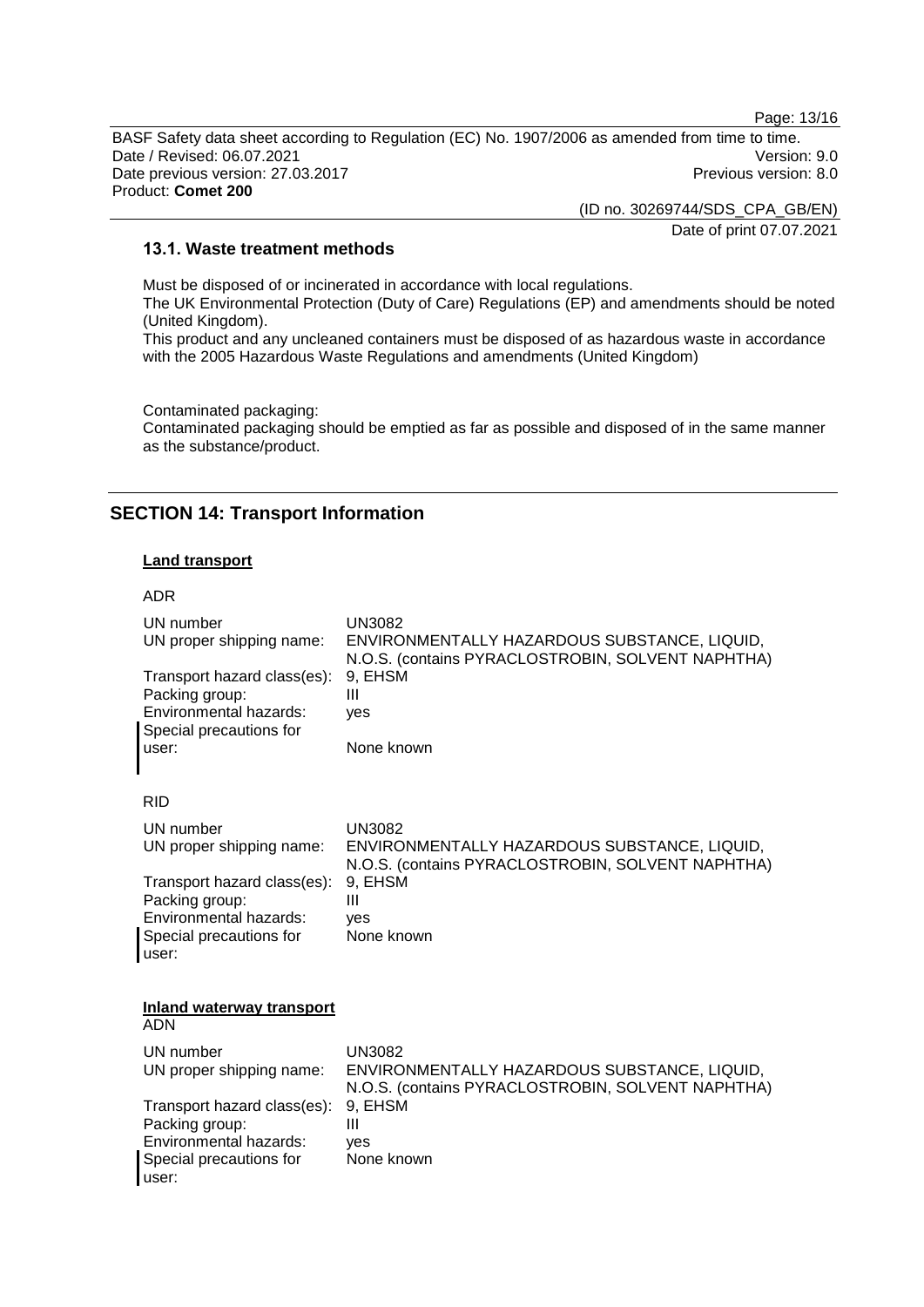Page: 14/16

BASF Safety data sheet according to Regulation (EC) No. 1907/2006 as amended from time to time. Date / Revised: 06.07.2021 Version: 9.0<br>Date previous version: 27.03.2017 Version: 9.0 Date previous version: 27.03.2017 Product: **Comet 200**

(ID no. 30269744/SDS\_CPA\_GB/EN)

Date of print 07.07.2021

Transport in inland waterway vessel Not evaluated

# **Sea transport**

IMDG

| UN number:<br>UN proper shipping name: | UN 3082<br>ENVIRONMENTALLY HAZARDOUS SUBSTANCE, LIQUID,<br>N.O.S. (contains PYRACLOSTROBIN, SOLVENT NAPHTHA) |
|----------------------------------------|--------------------------------------------------------------------------------------------------------------|
| Transport hazard class(es):            | 9, EHSM                                                                                                      |
| Packing group:                         | Ш                                                                                                            |
| <b>Environmental hazards:</b>          | ves                                                                                                          |
|                                        | Marine pollutant: YES                                                                                        |
| Special precautions for<br>user:       | None known                                                                                                   |

# **Air transport**

IATA/ICAO

| UN number:<br>UN proper shipping name: | UN 3082<br>ENVIRONMENTALLY HAZARDOUS SUBSTANCE, LIQUID,<br>N.O.S. (contains PYRACLOSTROBIN, SOLVENT NAPHTHA) |
|----------------------------------------|--------------------------------------------------------------------------------------------------------------|
| Transport hazard class(es): 9, EHSM    |                                                                                                              |
| Packing group:                         | Ш                                                                                                            |
| Environmental hazards:                 | ves                                                                                                          |
| Special precautions for                | None known                                                                                                   |
| user:                                  |                                                                                                              |

# **14.1. UN number**

See corresponding entries for "UN number" for the respective regulations in the tables above.

# **14.2. UN proper shipping name**

See corresponding entries for "UN proper shipping name" for the respective regulations in the tables above.

# **14.3. Transport hazard class(es)**

See corresponding entries for "Transport hazard class(es)" for the respective regulations in the tables above.

# **14.4. Packing group**

See corresponding entries for "Packing group" for the respective regulations in the tables above.

# **14.5. Environmental hazards**

See corresponding entries for "Environmental hazards" for the respective regulations in the tables above.

# **14.6. Special precautions for user**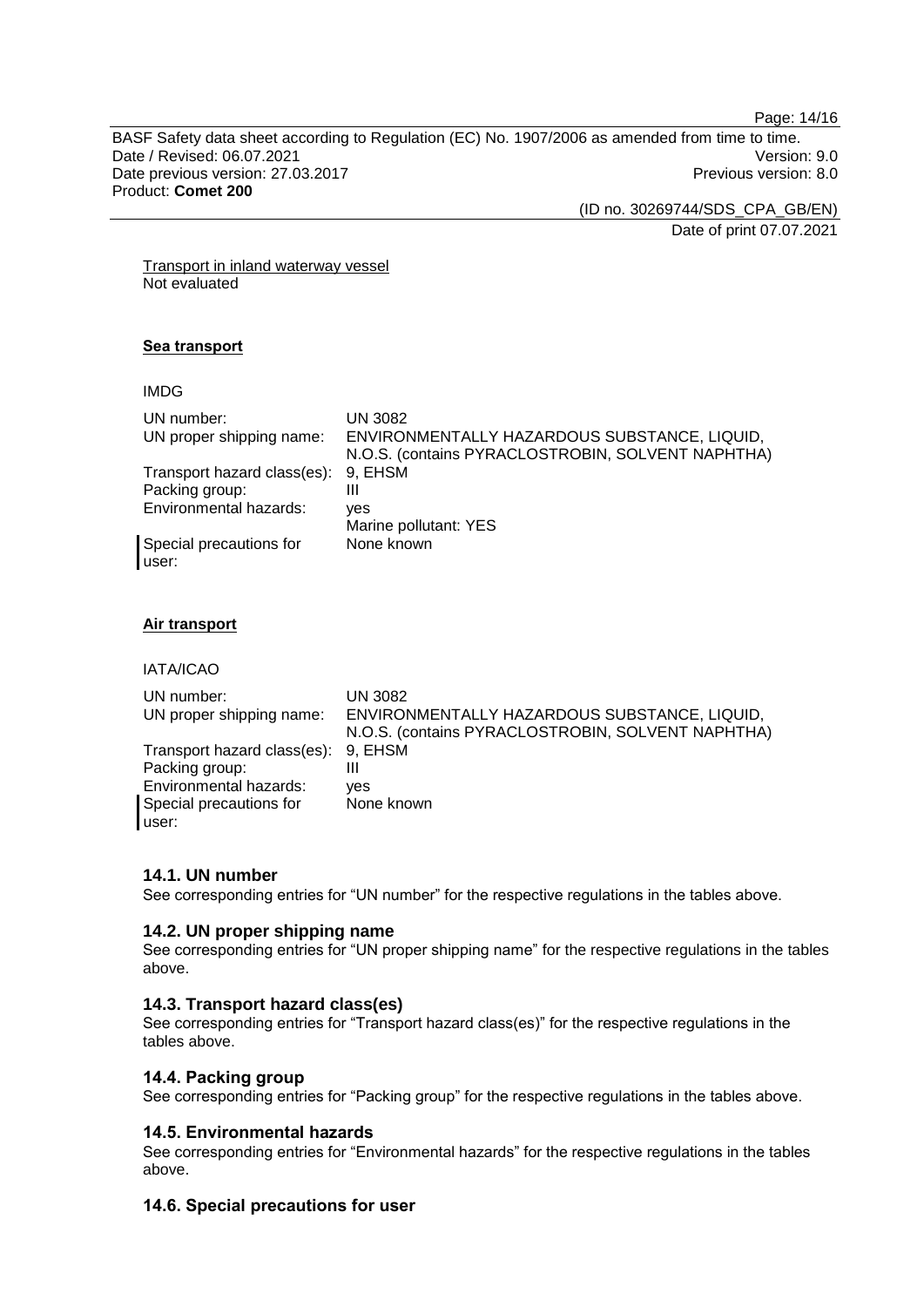Page: 15/16

BASF Safety data sheet according to Regulation (EC) No. 1907/2006 as amended from time to time. Date / Revised: 06.07.2021 Version: 9.0 Date previous version: 27.03.2017 **Previous version: 8.0** Previous version: 8.0 Product: **Comet 200**

(ID no. 30269744/SDS\_CPA\_GB/EN)

Date of print 07.07.2021

See corresponding entries for "Special precautions for user" for the respective regulations in the tables above.

# **14.7. Transport in bulk according to Annex II of MARPOL and the IBC Code**

| Regulation:         | Not evaluated |
|---------------------|---------------|
| Shipment approved:  | Not evaluated |
| Pollution name:     | Not evaluated |
| Pollution category: | Not evaluated |
| Ship Type:          | Not evaluated |
|                     |               |

#### **Further information**

This product is subject to the most recent edition of "The Carriage of Dangerous Goods and Use of Transportable Pressure Equipment Regulations" and their amendments (United Kingdom).

# **SECTION 15: Regulatory Information**

# **15.1. Safety, health and environmental regulations/legislation specific for the substance or mixture**

Prohibitions, Restrictions and Authorizations

Annex XVII of Regulation (EC) No 1907/2006: Number on List: 3

Restrictions of Regulation (EC) No 1907/2006, Annex XVII, do not apply for the intended use(s) of the product given in this SDS.

Directive 2012/18/EU - Control of Major Accident Hazards involving dangerous substances (EU): List entry in regulation: E1

This product is classified under the European CLP Regulation. (United Kingdom) The data should be considered when making any assessment under the Control of Substances Hazardous to Health Regulations (COSHH), and related guidance, for example, 'COSHH Essentials' (United Kingdom).

This product may be subject to the Control of Major Accident Hazards Regulations (COMAH), and amendments if specific threshold tonnages are exceeded (United Kingdom).

# **15.2. Chemical Safety Assessment**

Advice on product handling can be found in sections 7 and 8 of this safety data sheet.

# **SECTION 16: Other Information**

For proper and safe use of this product, please refer to the approval conditions laid down on the product label.

Full text of the classifications, including the hazard classes and the hazard statements, if mentioned in section 2 or 3:

| Asp. Tox.         | Aspiration hazard         |
|-------------------|---------------------------|
| Acute Tox.        | Acute toxicity            |
| Skin Corr./Irrit. | Skin corrosion/irritation |